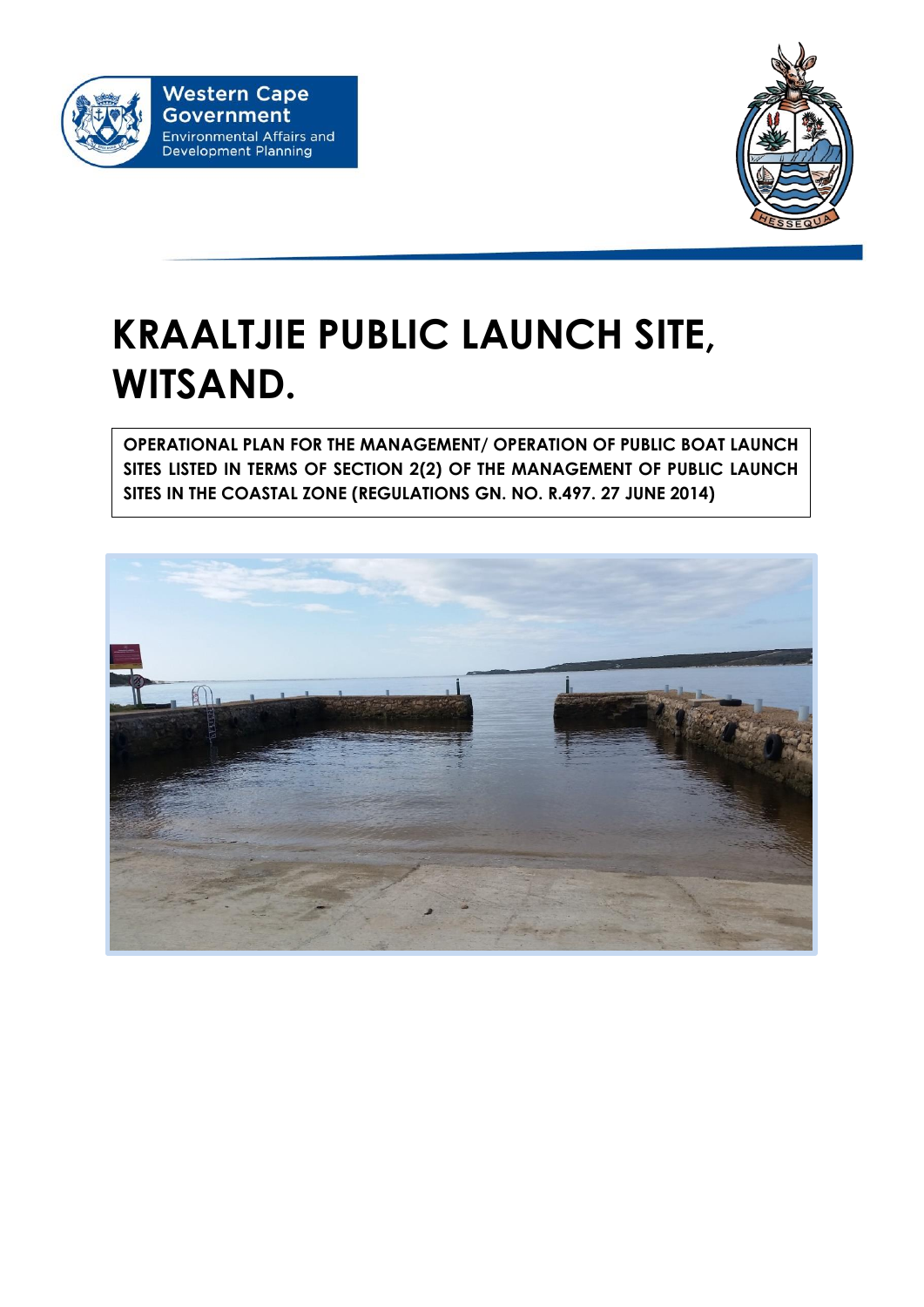# **KRAALTJIE PUBLIC LAUNCH SITE: OPERATIONAL PLAN**

## **CONTENT**

| 1. |  |
|----|--|
|    |  |
|    |  |
|    |  |
| 2. |  |
|    |  |
|    |  |
|    |  |
|    |  |
|    |  |
| 3. |  |
| 4  |  |
|    |  |
| 5. |  |
| 6. |  |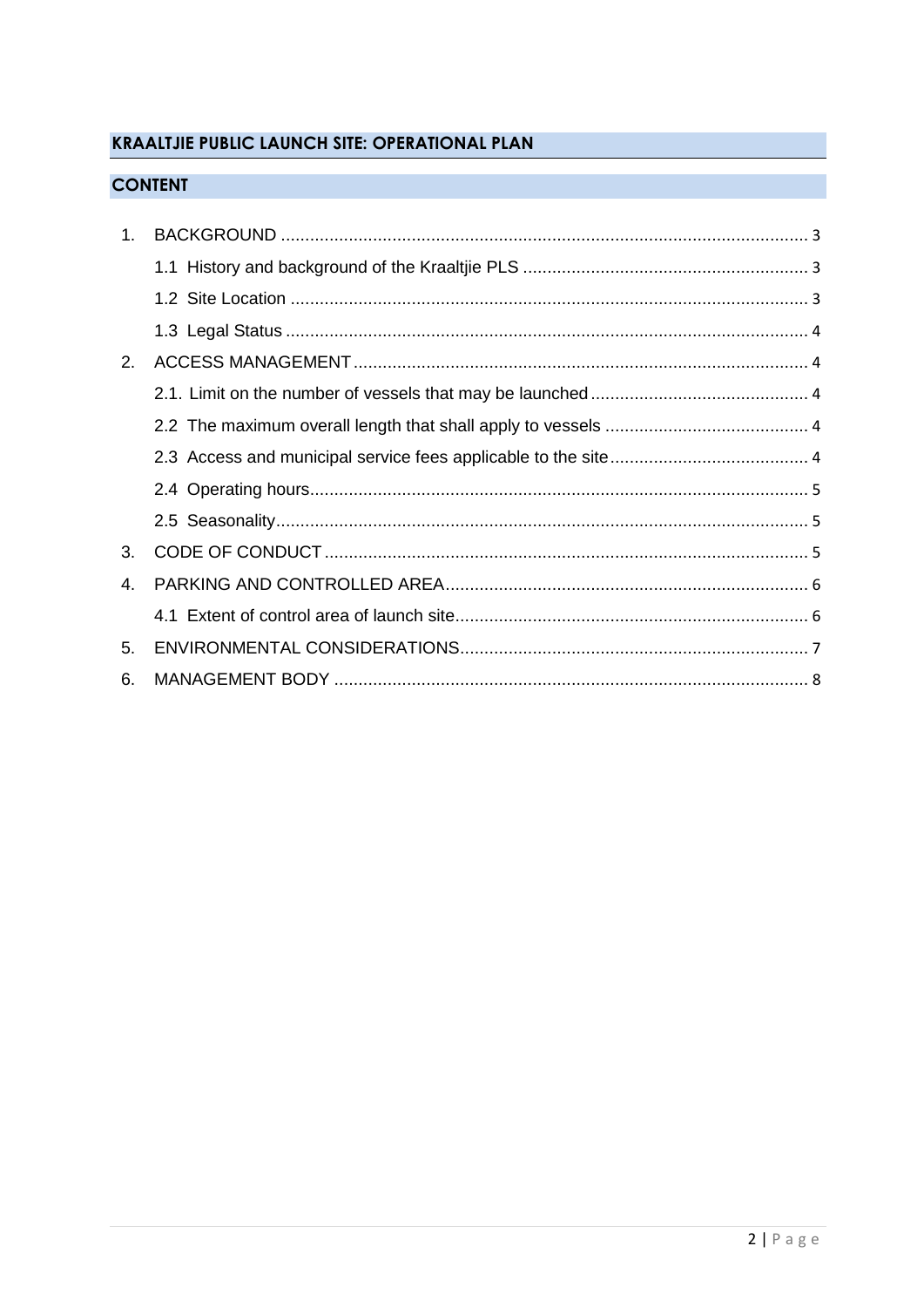## **1. Background**

## **1.1 History and background of the Kraaltjie Slipway**

The Kraaltjie, also referred to as "Ou Jettie" (Old Slipway) was constructed by Anders Ohlsson during 1903/4 who was a known businessman from Cape Town who owned extensive property on the western side of the Breede Estuary. A wooden extension was added at the front of the enclosed structure (Kraaltjie) in order to accommodate a huge steam ship called the "Chub". This wooden extension was later demolished/disappeared. Between the 1930's and 1960's the Kraaltjie reverted to the then Department of Agriculture and was in 1960 leased to Freddie Hopley who in the same year bought the adjacent Oysterbeds Hotel.

A section of the eastern wall of the Kraaltjie collapsed in the late 1940's and was only repaired in 1970 by Hans Oosthuizen from the local municipality. Maintenance was again done to the walls 1973 and the whole eastern wall had to be rebuilt in 1974 as the previous one collapsed. This wall again needed repairing in 1993, 2003 and 2019. In 2015 the entire concrete slipway was re-done.

The Kraaltjie has historically been used for the launching of boats for fishing proposes. Today the Kraaltjie is also used by other users, including skiing, fishing and general boating.

The slipway is listed as a public launch site.

| <b>Geographical Information</b>      |            |                          |                   |                                        |                              |
|--------------------------------------|------------|--------------------------|-------------------|----------------------------------------|------------------------------|
| <b>Location Description</b>          |            |                          | Kraaltjie Slipway |                                        |                              |
| <b>Province</b>                      |            | Western Cape             |                   | <b>District</b><br><b>Municipality</b> | <b>Garden Route District</b> |
| Local<br><b>Municipality</b>         |            | Hessequa<br>Municipality |                   | <b>Town</b>                            | Witsand                      |
| <b>GPS Co-ordinates</b>              |            |                          |                   |                                        |                              |
|                                      | -34.397329 |                          | 20.823780         | Location of PLS                        |                              |
| Other                                |            |                          |                   |                                        |                              |
|                                      | Yes        |                          | <b>No</b>         | <b>Comments / Remarks</b>              |                              |
| <b>Access</b><br>Road                | X          |                          |                   | Joseph Barry Drive (Tar Road).         |                              |
| <b>Ablution</b><br><b>Facilities</b> |            |                          | X                 |                                        |                              |
|                                      |            |                          |                   |                                        |                              |

#### **1.2 Site Location**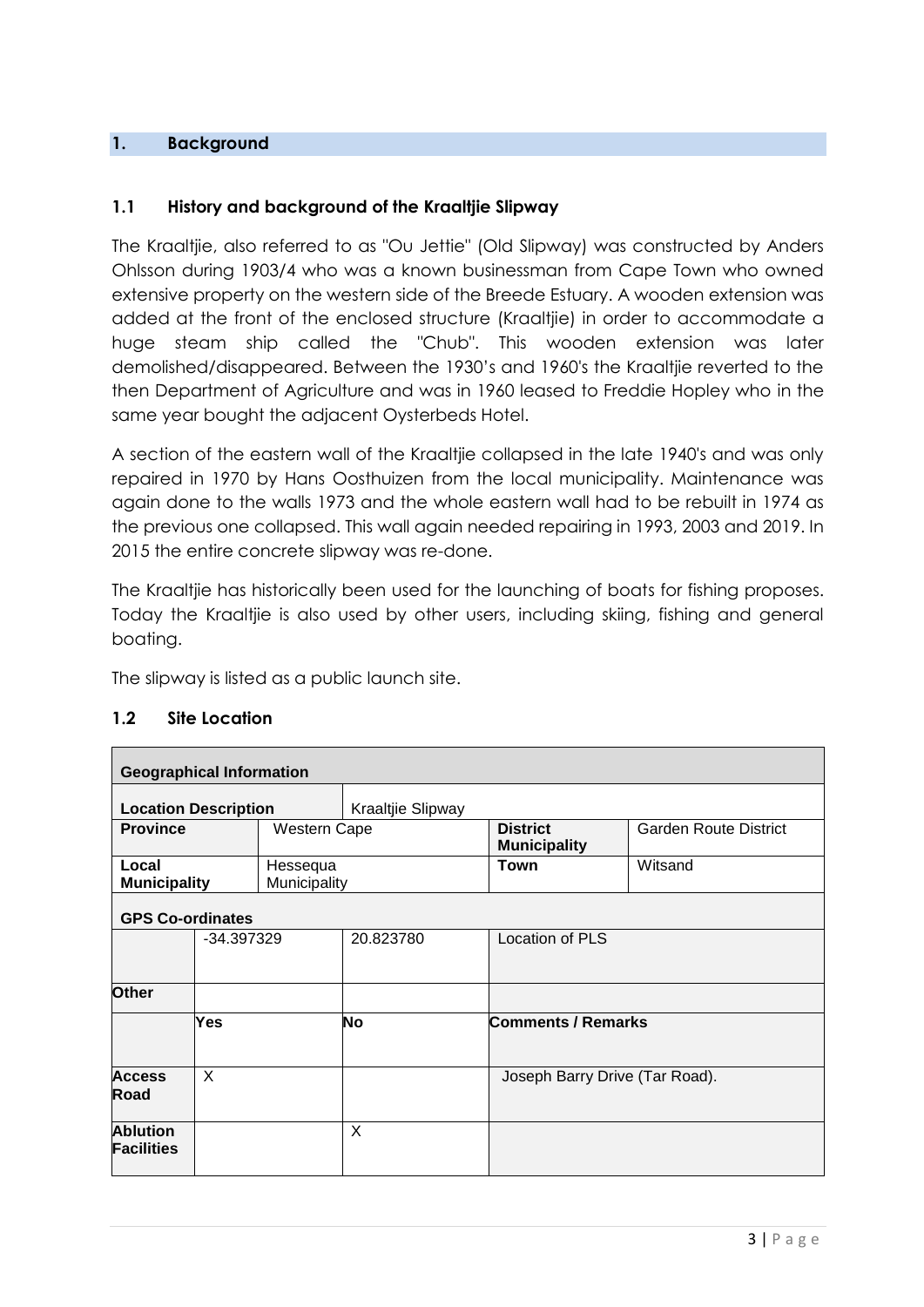| <b>Access</b><br><b>Control</b> | х                                                  |  |  |  |  |  |  |
|---------------------------------|----------------------------------------------------|--|--|--|--|--|--|
| <b>Slipway</b>                  | Formal concrete slipway.                           |  |  |  |  |  |  |
| General                         | Bins provided.<br>Fish cleaning facility provided. |  |  |  |  |  |  |

## **1.3 Legal Status of this Site as a PLS**

The Management of Public Launch Sites in the Coastal Zone regulations, hereafter referred to as the '*regulations*', were promulgated in terms of section *83(1)(d)(i) & (o) of the National Environmental Management: Integrated Coastal Management Act, 2008 (Act No. 24 of 2008)*, *as amended*

The regulations were published in Government Gazette No. 37761, appearing as Government Notice No. R.497, on 27 June 2014; and it provides the legal framework for the management of public launch sites (PLS).

PLS Regulation 3(3) specifically obligates the Management Body, i.e. the Municipality (in this case Local Municipality), to manage a PLS in terms of an Operational Plan; which is considered by the MEC on matters outlined in regulation 2(2), he may wish to determine, impose or regulate on.

The Kraaltjie Slipway was listed by MEC: Local Government, Environmental Affairs and Development Planning, Anton Bredell, as an official Public Launch Site and Hessequa Municipality identified as the responsible Management Body, in Provincial Gazette 7410, Provincial Notice 193/2015, on 26 June 2015.

## **2. Access Management**

## 2.1 **Limit on the number of boats that may be launched.**

Currently no limit on the number of boats exist, however the parking is limited and the onus lies on the operator to find alternative parking should the designated parking reached its' full capacity.

The municipality reserves the right to regulate the amount of boats that utilise the slipway at any given time, in order to limit user conflict and ensure the free flow of traffic around the PLS.

A carrying capacity study to be considered by the managing authority should the need arise. Study dependent on the availability of funding.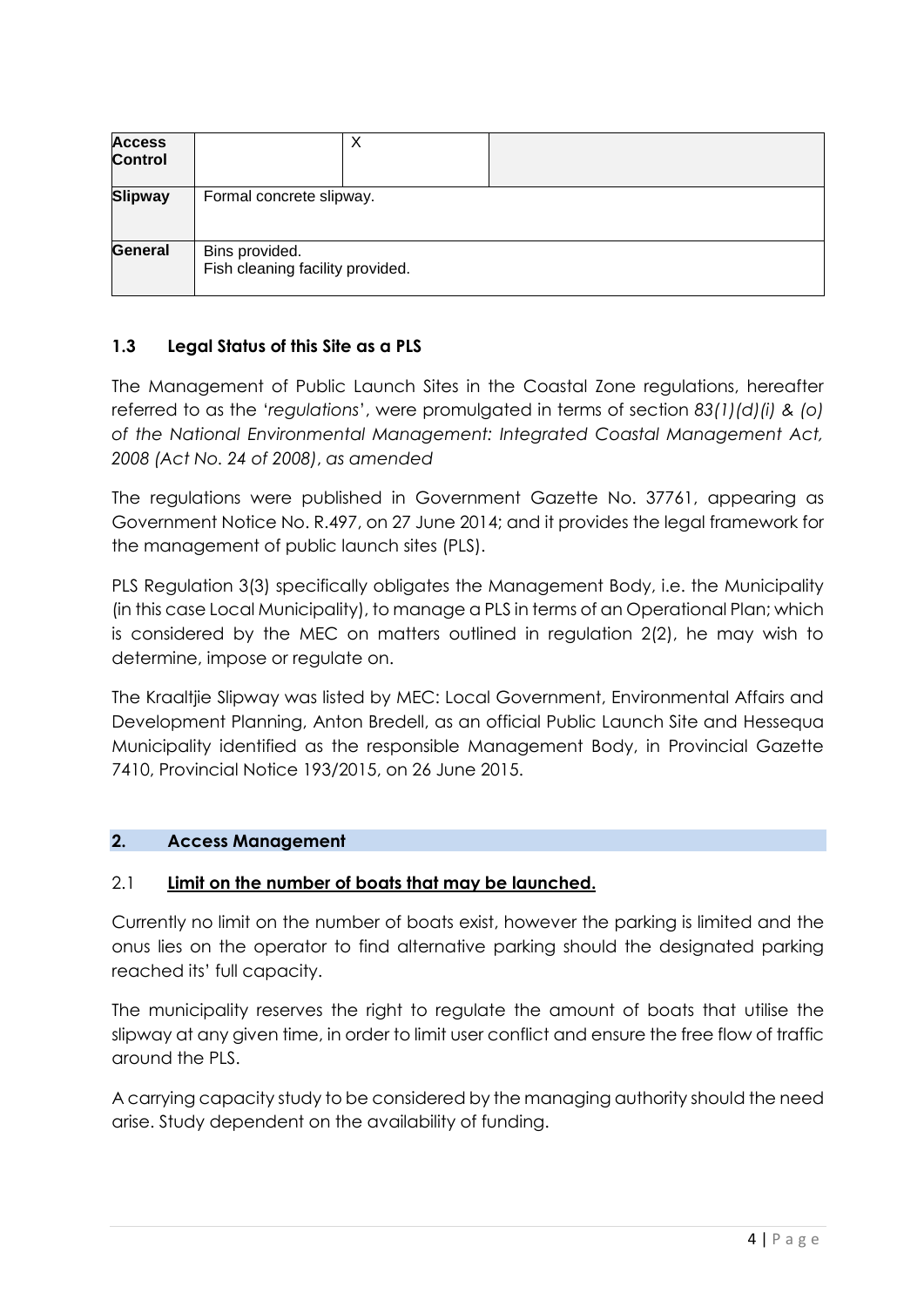## 2.2 **The maximum overall length that shall apply to boats/vessels**

Launching at the site is restricted to:

9.0 meters

## 2.3 **Access and municipal service fees applicable to the site**.

No launching and municipal service fees applies. The municipality reserves the right to implement a launching and service fee in consultation with interested and affected parties. Any fees imposed to be approved by the relevant minister.

## 2.4 **Operating Hours**

2.4.1 All hours.

Note: **No fishing allowed during night ban hours.**

#### **3. Code of Conduct: Slipway etiquette & guidelines**

## 3.1 **No vessel allowed without a boating permit**.

- 3.2 **As a listed Public launch site, boats shall at all times have priority use of the slipway** over all other users. All other users shall move out of the way (including their belongings) without unreasonable delay or argument after being requested or signalled to do so.
- 3.3 In the interest of safety and minimising frustration to boaters and others, everyone is required to **adhere strictly to these guidelines** and to report any on-going disregard thereof to the authorised officers.
- 3.4 All users **must adhere to the Municipal By-Laws, SAMSA Regulations, the National Environmental Management Act, Marine and Living Resources Act, OVR Regulations,** as well as other applicable legislation.
- 3.5 All skippers shall strive to **minimise the time that their boats and trailers occupy the slipway** in the interest of other boaters. In this regard, skippers are encouraged to prepare a pre-launch checklist, including pre-season equipment checks, and to ensure that all crew and driver are all available to avoid delay, prior to entering the queue to launch. No-one may enter the queue if boats are waiting to return from the estuary or sea.
- 3.6 Kayaks, vessels, surf skis and other **equipment shall not be left unattended on the slipway** where these can be damaged, obstruct or hinder the full use of the slipway by boaters.
- 3.7 **No jet-skis** allowed.
- 3.8 **No equipment** to be left on the slipway.
- 3.9 All trailers and boats shall be fitted with **safety chains/ropes** and these shall always be used when the boat is on the trailer.
- 3.10 **No reverse practicing will be allowed.**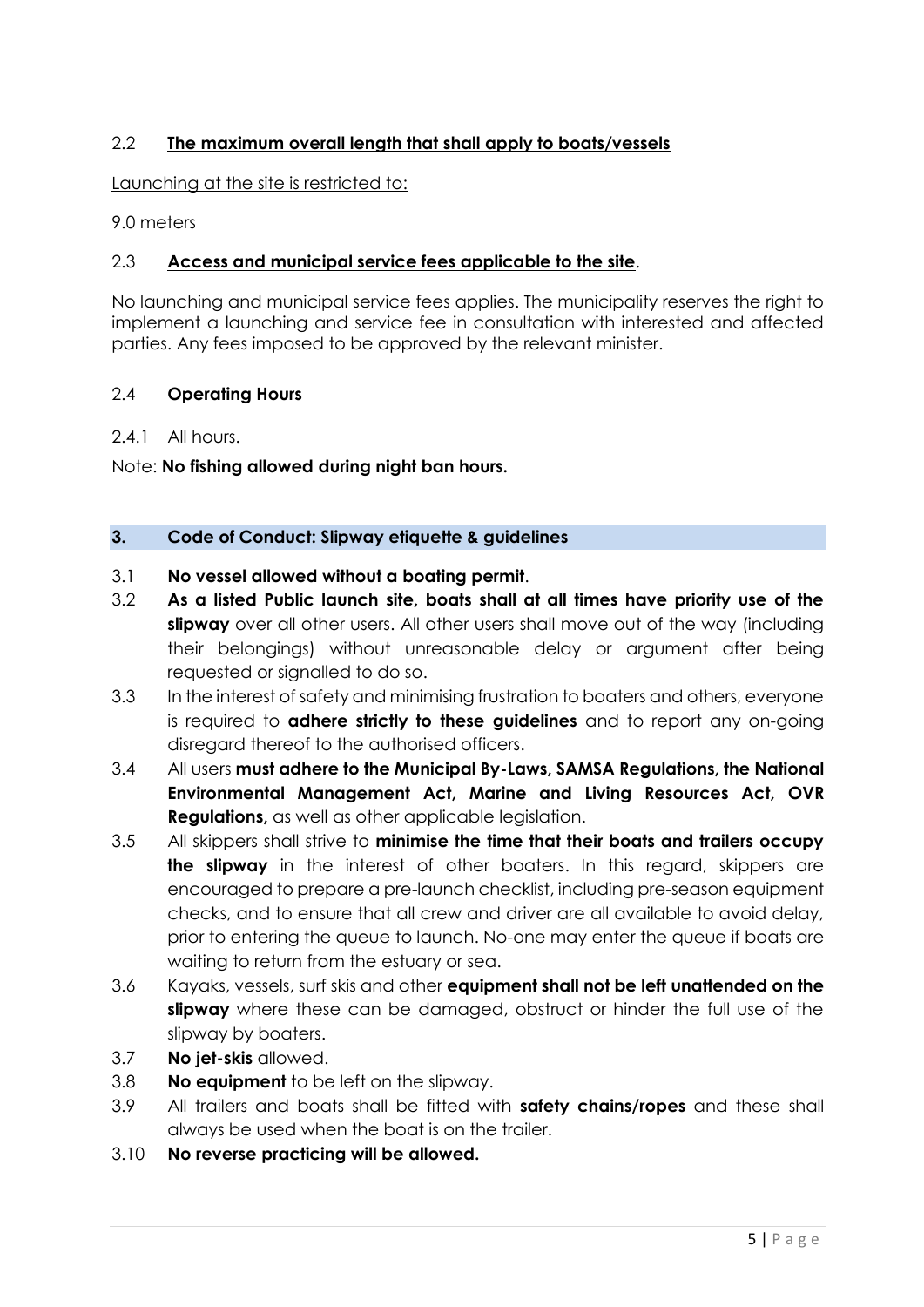- 3.11 The skipper, prior to commencing his passage to estuary shall **nominate a crew member also to look out for other users on and around the slipway**, before proceeding at a safe speed.
- 3.12 The SAMSA regulations requirements are as follows: All vessels should be marked with a single traceable approved number; all skippers of motor vessels should be competent and be certificated; All vessels should be inspected annually and certified as seaworthy (certificate of fitness). All vessels should carry the appropriate safety equipment (marginally less than category E for certain types of craft such as canoes, kayaks etc.); All vessels should have inherent buoyancy. All skippers must be accompanied by a **Skippers Licence, Certificate of Fitness and Buoyancy Certificate**, should the motor be more than 15HP.
- 3.13 **Boats returning from estuary shall have priority** access to the slipway over boats wanting to launch (except for those boats already queued up to launch) and the latter shall not obstruct access to the slipway nor hinder retrieval.
- 3.14 **No boats may be left unattended** at any time.
- 3.15 **Authorised officers** (as defined by the municipal bylaws) are requested not to perform their inspections in areas that obstruct or unreasonably delay the launching or retrieval of other boats, for safety reasons. No one may board a retrieved boat without prior advice from the skipper/driver.
- 3.16 **No-one may fish off the slipway**.
- 3.17 **No alcohol** or any other intoxicating substance shall be allowed on the premises and nobody is allowed to launch while under the influence of alcohol or any other intoxicating substance.
- 3.18 **No dogs are allowed on the slipway**.

## **4**. **Parking and Control Area**

## 4.1 **Extent of control area of launch site**

The extent of the controlled area includes the road reserve, the slipway area and a portion of the public open space as indicated in figure 1. Parking at this specific slipway is a challenge as the provision of dedicated parking areas are dictated by the geography of the area. Historically enough parking was provided for, but due to an increase in recreational users, the available parking does reach its capacity at times (mostly April and December Holidays). As such, note that no additional parking will nor can be developed, near the slipway due to the geographical area and available land.

Note: The public road must always be kept clear. Signage to be erected by municipality where parking is not allowed.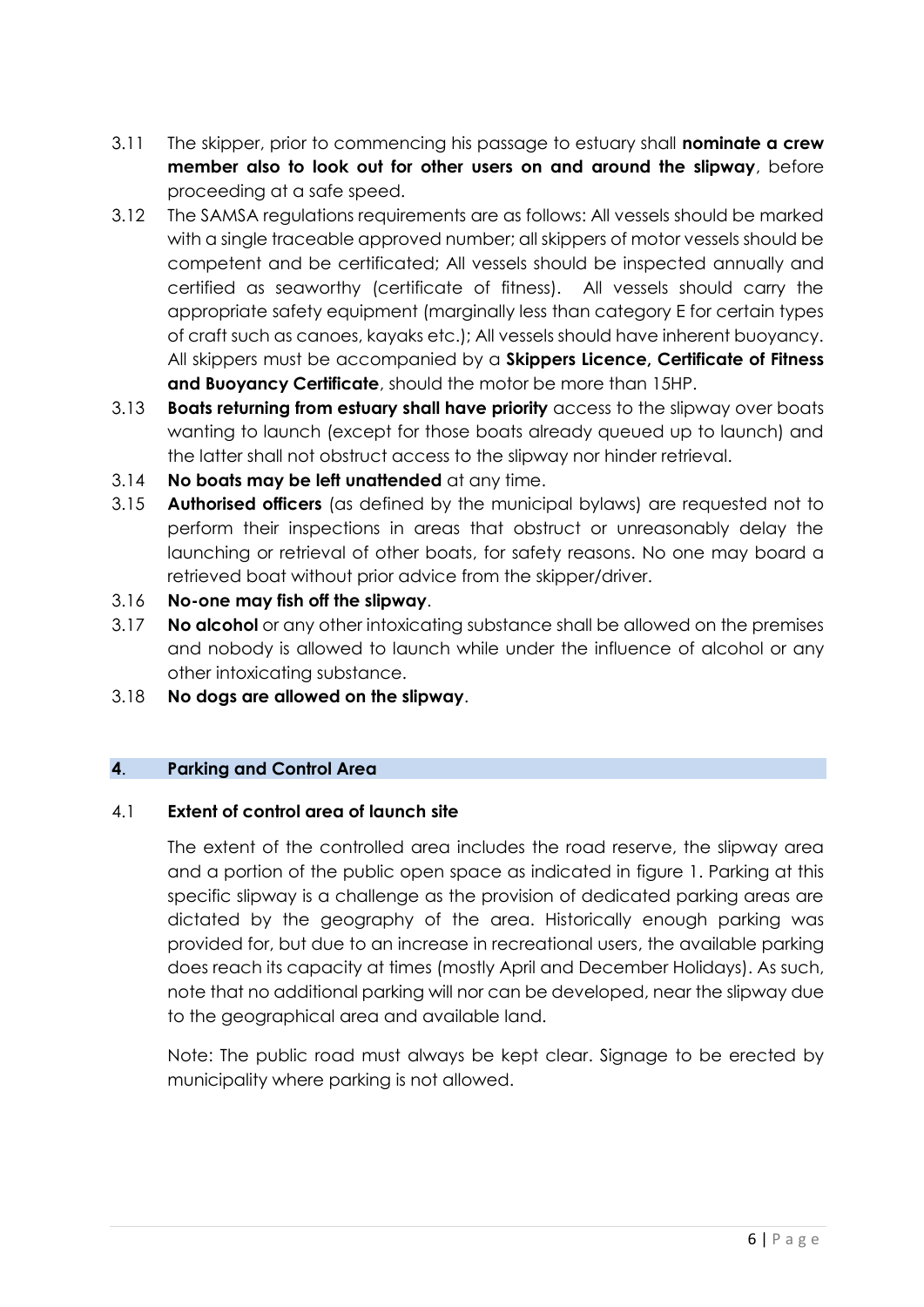

*Figure 1: PLS Layout*

## 5. **Environmental Considerations**

- 5.1 The users of this site must comply with the provisions of the general duty of care principle and the remediation stipulated in terms of section 28 of the National Environmental Management Act, 1998 (Act No. 107 of 1998), the provisions of the National Environmental Management: Integrated Coastal Management Act, 2008 (Act No. 24 of 2008) as well as all other relevant legislation.
- 5.2 Prohibited activities:
	- No washing of vessels, trailers or vehicles.
	- No scaling and cleaning of fish.
	- No disposal of bait may take place on the site.
	- No re-fuelling on site.
	- No littering.
	- No fires allowed.
	- No revving of motors allowed on slipway for the purpose of testing.